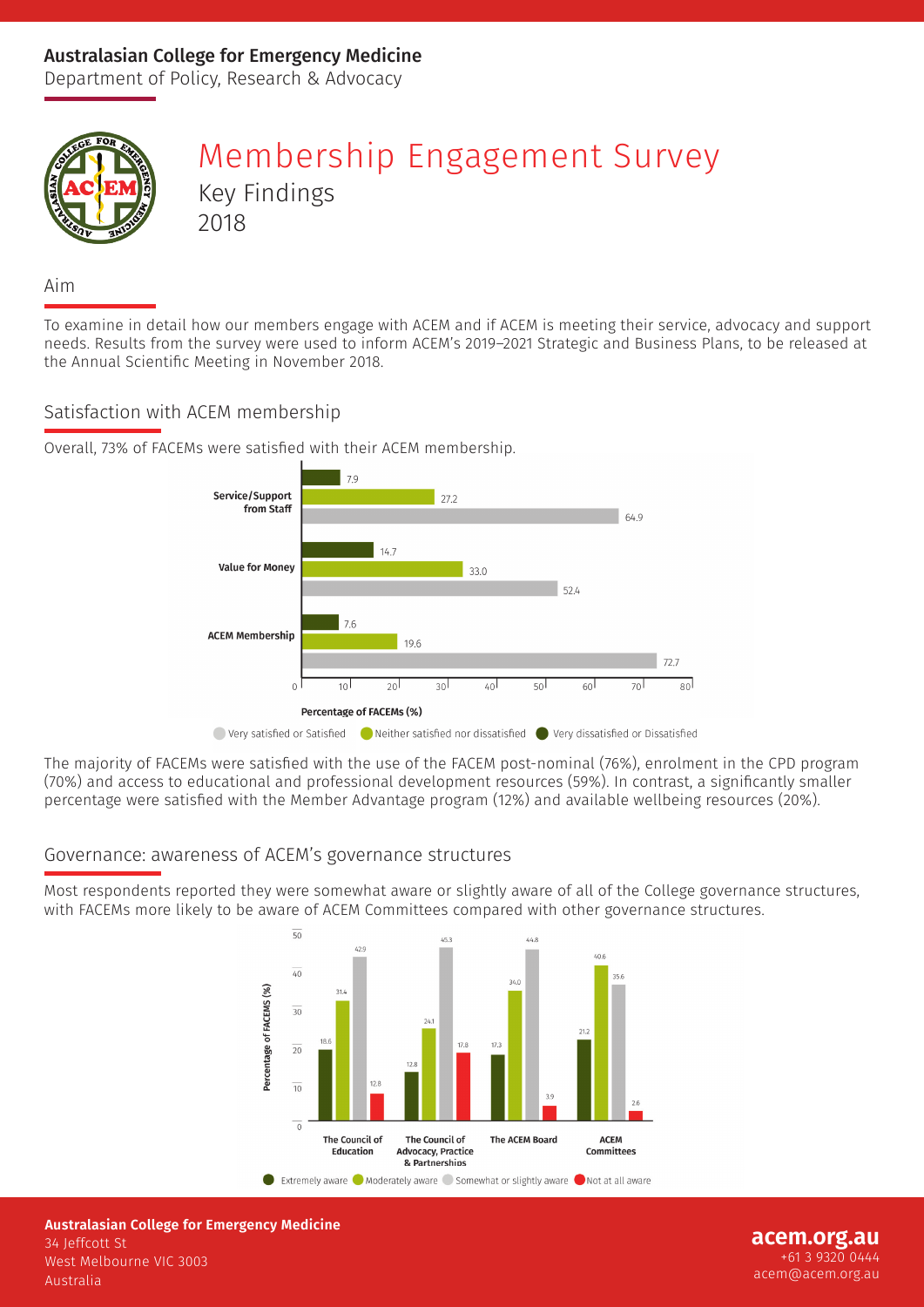### Australasian College for Emergency Medicine

Department of Policy, Research & Advocacy



# Membership Engagement Survey Key Findings 2018

### Communications: agreement on relevance of ACEM communications

Overall, about three quarters of FACEMs agreed that the content of ACEM communications is relevant to them (76%), the amount of communication they receive is appropriate (74%) and that the weekly ACEM Bulletin provides them with relevant information (72%).



## Advocacy: social justice and support

More than half of the responding FACEMs agreed with statements that ACEM should comment on issues of social justice (62%), that ACEM advocates on issues affecting them in their role as a FACEM (56%) and that ACEM adequately supports them in their role as a FACEM (53%).



The ACEM Membership Engagement Survey was conducted online from 8 February to 23 March 2018.

#### Respondents

390 (14.5%) of 2697 active members • 382 FACEMs • 6 EMDs/EMCs

• 2 Educational Affiliates

#### Promotion

*Bulletin* (weekly) *Faculty Updates* (fortnightly)

**Australasian College for Emergency Medicine** 34 Jeffcott St West Melbourne VIC 3003 Australia

#### **acem.org.au** +61 3 9320 0444 acem@acem.org.au